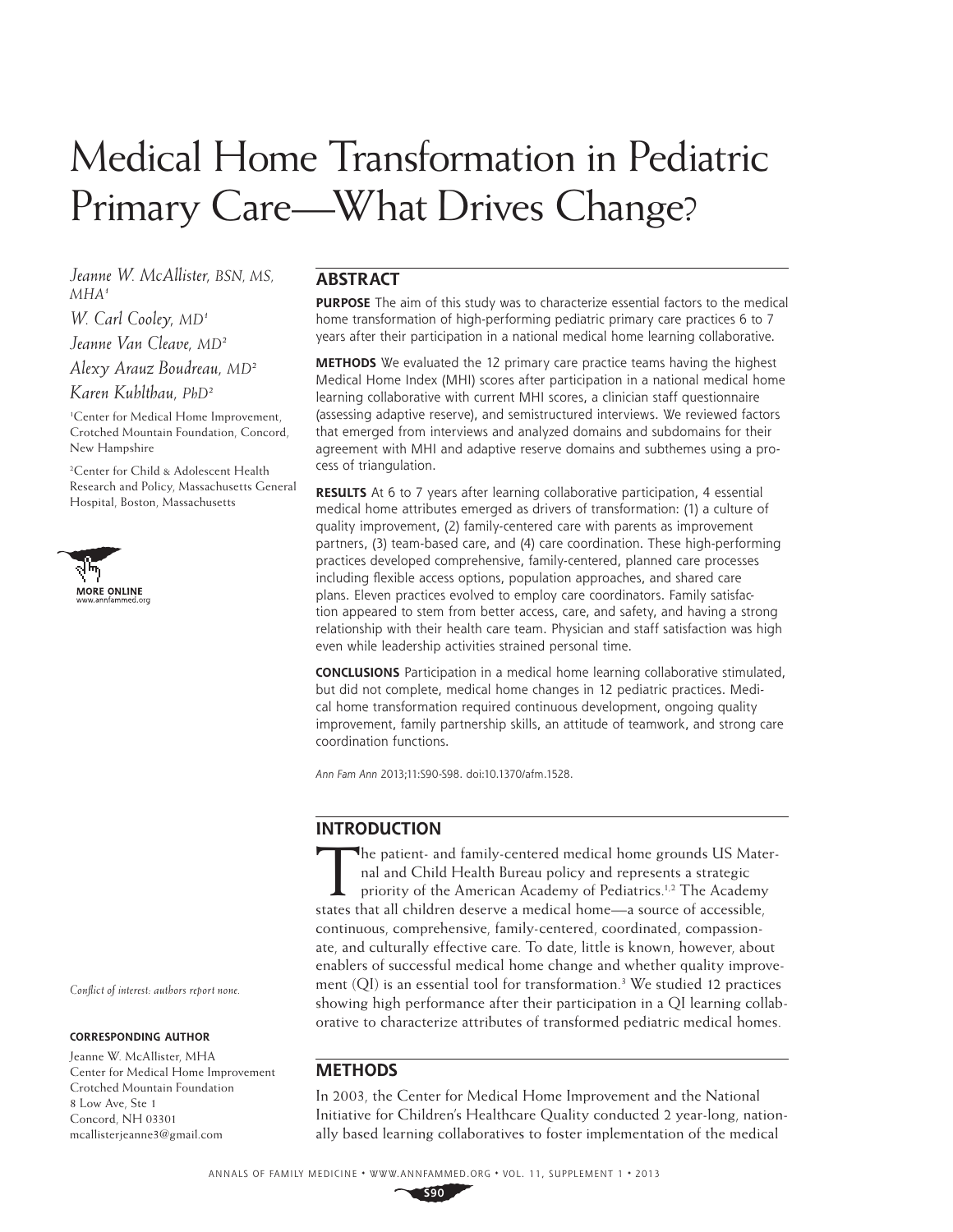home model for children and youth with special health care needs.<sup>4</sup> Forty-five practice teams participated. Teams consisted of a pediatric physician champion, 2 "parent partners," and, optionally, a care coordinator. They completed the validated Medical Home Index (MHI)<sup>5</sup> before and after learning collaborative participation (data points 1 and 2). Core components of the learning collaborative included the Chronic Care Model translated for pediatrics as the Care Model for Child Health in a Medical Home, which promotes a team approach to population care and family-centered care coordination.6,7

### **Sample**

We used a modified positive deviance approach to select 15 high-performing practices from 2 collaborative cohorts based on postcollaborative MHI scores at the end of the collaboration.8 Of the 15 invited, 2 had lost their physician champion and 1 was unable to gain administrative approval; thus, 12 practices agreed to participate. The geographic distribution, urban-rural location, and practice type of the studied and nonstudied sites did not differ. Research funding allowed for 15 practices with no retrospective comparison. To further verify practice quality, we collected additional data in 6 practices with the highest MHI scores. We performed pediatric quality care audits of patient charts and administered the Modified Consumer Assessment of Healthcare Providers and Systems Health Plan Survey 4.0 Version: Child Medicaid Questionnaires  $(CAHPS)$  to assess the family perspective.<sup>9-12</sup>

Crotched Mountain Foundation's institutional review board approved the study.

#### **Data Collection**

We used a mixed methods approach incorporating 3 primary data sources—the MHI, a clinician staff questionnaire, and semistructured interviews—in each of the 12 practices, as described below. The study tools used are available online (http://www.medicalhomeimprovement.org).

#### **Medical Home Index**

Each practice completed a current MHI assessment in 2010, 6 to 7 years after participation in the learning collaborative (data point 3). The MHI assesses 25 indicators of medical "homeness" organized under 6 practice domains: organizational capacity, chronic condition management, care coordination, community outreach, data management, and quality improvement. Indicators are measured across 4 levels of achievement: level 1 represents basic care; level 2, responsive care; level 3, proactive care; and level 4, comprehensive care. An 8-point Likert scale measures structures and processes across these levels; results are reported as domain mean scores, and total MHI scores are expressed as a percentage of a maximum of 100. Higher values indicate greater levels of the attribute.

#### **Clinician Staff Questionnaire**

The clinician staff questionnaire was completed by the physician champion and the care coordinator or staff member.13 We added a question to this questionnaire to measure adaptive reserve, the team's ability to make and sustain change. Twenty-three items address QI, teamwork, and problem solving using a 5-point Likert scale. We converted total mean scores to a 100-point scale to allow comparison with MHI scores. Higher values indicate greater levels of the attribute.

#### **Semistructured Interviews**

Two researchers conducted semistructured interviews at each of the 12 practices between November 2010 and May 2011. Interviews were conducted individually with the physician champion, 2 parent partners having children with special health care needs, and a care coordinator. Interviewees were original learning collaborative team members or someone currently in their role. All physician champions were previous collaborative participants. If original parent partners were unavailable, parents currently involved with medical home QI effort were invited, as occurred in a single practice. Coordinators interviewed were current staff.

The focus of interviews was to identify factors that facilitated adoption of the medical home model, and understand its impact on the practice, children, and families. Questions were designed to assess factors that enabled medical home improvements; characteristics that currently made the practice a strong medical home; and impact of the medical home on parents, children, clinicians, and staff.

#### **Data Management**

MHI and adaptive reserve scores were electronically reported to the Center for Medical Home Improvement's secure database; confidential results were password protected and accessible only to the research team. Interviews were recorded, transcribed, and entered into NVivo software version 9.0 (QSR International Pty Ltd) and held securely by the Center for Adolescent Research and Policy at Massachusetts General Hospital.

#### **Analysis**

We used a deductive approach to analyze the interview data. We applied a coding scheme developed by study authors having prior understanding of medical home innovations.5,14-17 Coding domains included (1) helpfulness of the original medical home learning collabora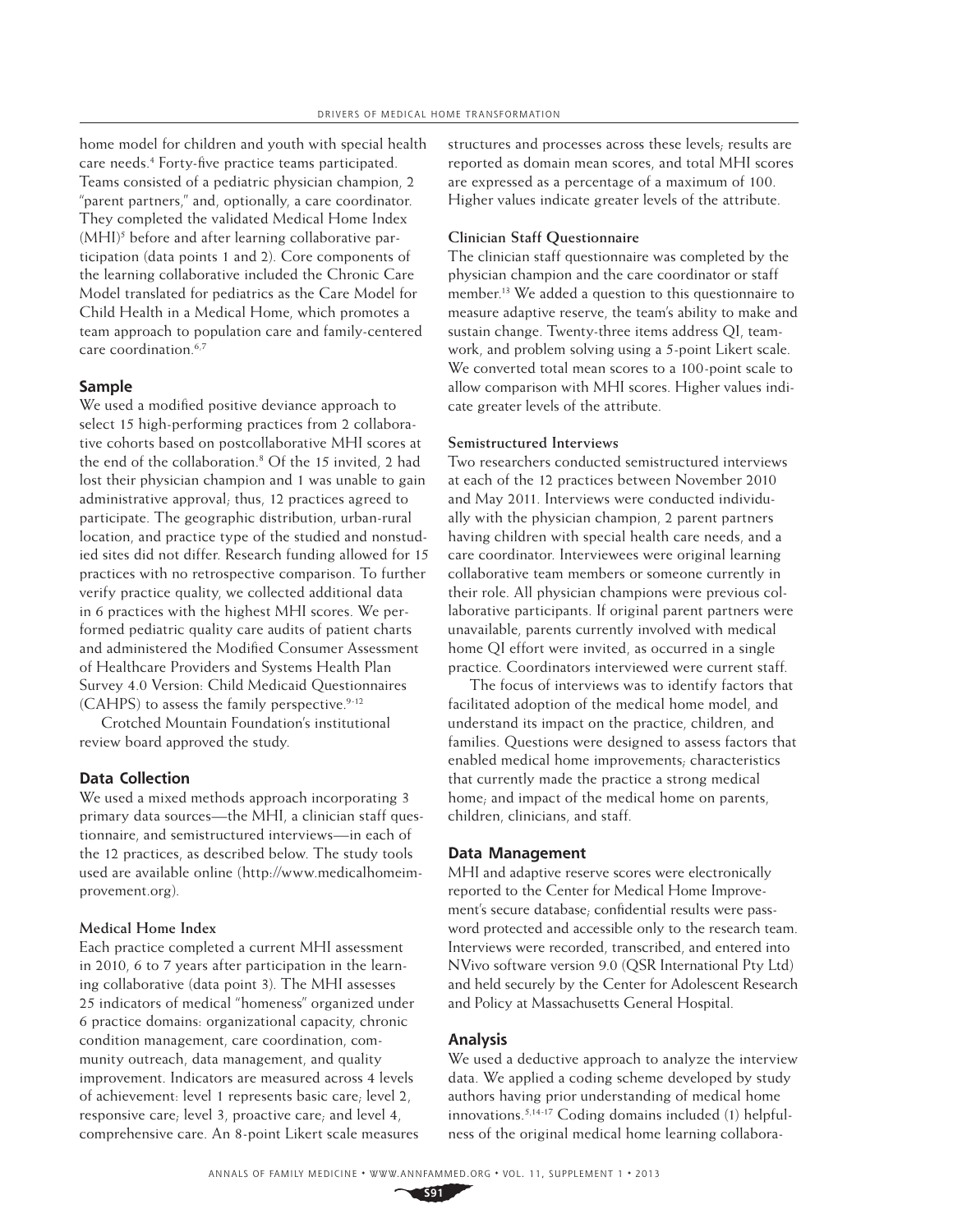tive, (2) key internal and external factors affecting transformative change, (3) key medical home manifestations in practice, and (4) impact on children, families, and practices. We added subdomain factors when new concepts emerged.

We considered coding factors consistently as to whether they presented barriers to or facilitators of improvement, but rejected that approach because factors proved to be more nuanced. Initial coding therefore simply captured the presence of a factor; valance was addressed and integrated across themes and attributes. We attempted to capture the dominant views and values of interviewees while discussing alternative perspectives.

All authors participated in interviewing; 2 authors coded interviews from each practice. We analyzed adaptive reserve for physician champions and coordinators as total mean scores and as uncoupled individual scores, allowing for comparison. Interview coding intensity was examined for emphasis of emergent themes. We reviewed coding domains and subdomains, and analyzed them for their agreement with MHI and adaptive reserve subthemes. This strategy allowed for the triangulation of the MHI and adaptive reserve to dominant qualitative interview domains.<sup>18</sup>

## **RESULTS**

### **Practice Characteristics**

Characteristics of the practices 6 to 7 years after their participation in the national medical home learning

collaborative are shown in Table 1. The practices were diverse. One-third did not have any source of supplemental support for medical home initiatives.

#### **Quantitative Results**

Figure 1 shows the practices' total, transformed MHI scores at the precollaborative, postcollaborative, and current (2010) time points. Scores had improved from baseline by 21% at the end of the collaborative. Furthermore, scores improved an additional 13% from the postcollaborative time point to the current time point. The greatest improvement was seen in the domains of care coordination and chronic condition management, followed by the QI domain.

Figure 1 also shows the practices' adaptive reserve scores (transformed to a 100-point scale) in relationship to their MHI scores. The adaptive reserve total mean score of 75.0 was correlated with the current MHI total scores (Pearson coefficient =  $0.867$ ). Adaptive reserve was higher for physicians than coordinators for perceived time for improvement, professional growth, and teamwork. Care coordinators scored higher for learning from mistakes.

#### **Qualitative Results**

Table 2 summarizes the interview data analyzed according to our coding scheme, counted quotes, and factor emphasis. A total of 7,302 interview quotes were counted and coded. Interrater reliability was good with κ scores ranging from 0.81 to 0.94 (physi-

| <b>Practice</b> | Years<br><b>Since</b><br><b>MHLC</b> | Location       | <b>Practice Type</b>                          | Ownership                         | Patients, Visits per Year, No. |
|-----------------|--------------------------------------|----------------|-----------------------------------------------|-----------------------------------|--------------------------------|
|                 | $\overline{7}$                       | Mountain state | Academic continuity clinic                    | Academic                          | 4,000 visits                   |
| 2               | $\overline{7}$                       | Mountain state | Private, rural, small (2 clinicians)          | Independent, small                | 528 patients, 2,000 visits     |
| 3               | 6                                    | Mid Atlantic   | Multispecialist network, subur-<br>ban, urban | Hospital owned                    | 22,500 patients                |
| 4               | $\overline{7}$                       | Northeast      | Academic medical center                       | Hospital owned                    | 6,790 visits                   |
| 5               | $\overline{7}$                       | Mountain state | Network, suburban and rural                   | Hospital owned                    | 13,511 patients                |
| 6               | 6                                    | Midwest        | Private, suburban                             | Independent, large                | 12,000 patients, 7,000 visits  |
| 7               | 7                                    | Midwest        | Private, suburban                             | Independent, large                | 13,000 patients                |
| 8               | 6                                    | South central  | Community health center,<br>Hispanic          | Community health center<br>(FQHC) | 13,410 patients                |
| 9               | $\overline{7}$                       | Midwest        | Integrated network, urban                     | Hospital owned and based          | 4,600 visits                   |
| 10              | 7                                    | Mid Atlantic   | Suburban network                              | Hospital owned                    | 6,000 visits                   |
| 11              | 7                                    | Mid Atlantic   | Private, suburban, multisite                  | Independent, large                | 12,000 patients                |
| 12              | 6                                    | Midwest        | Network, suburban                             | Hospital owned                    | 27,597 patients                |

AUCD = Association of University Centers on Disabilities; CYSHCN = children/youth with special health care needs; FQHC = Federally Qualified Health Center; LEND = Leadership Education in Disabilities; MHLC = medical home learning collaborative; P4P = pay for performance; PCCM = Primary Care Case Management; PMPM = per member per month.

a Support could have been in the form of P4P, PMPM, a grant, or a contract.

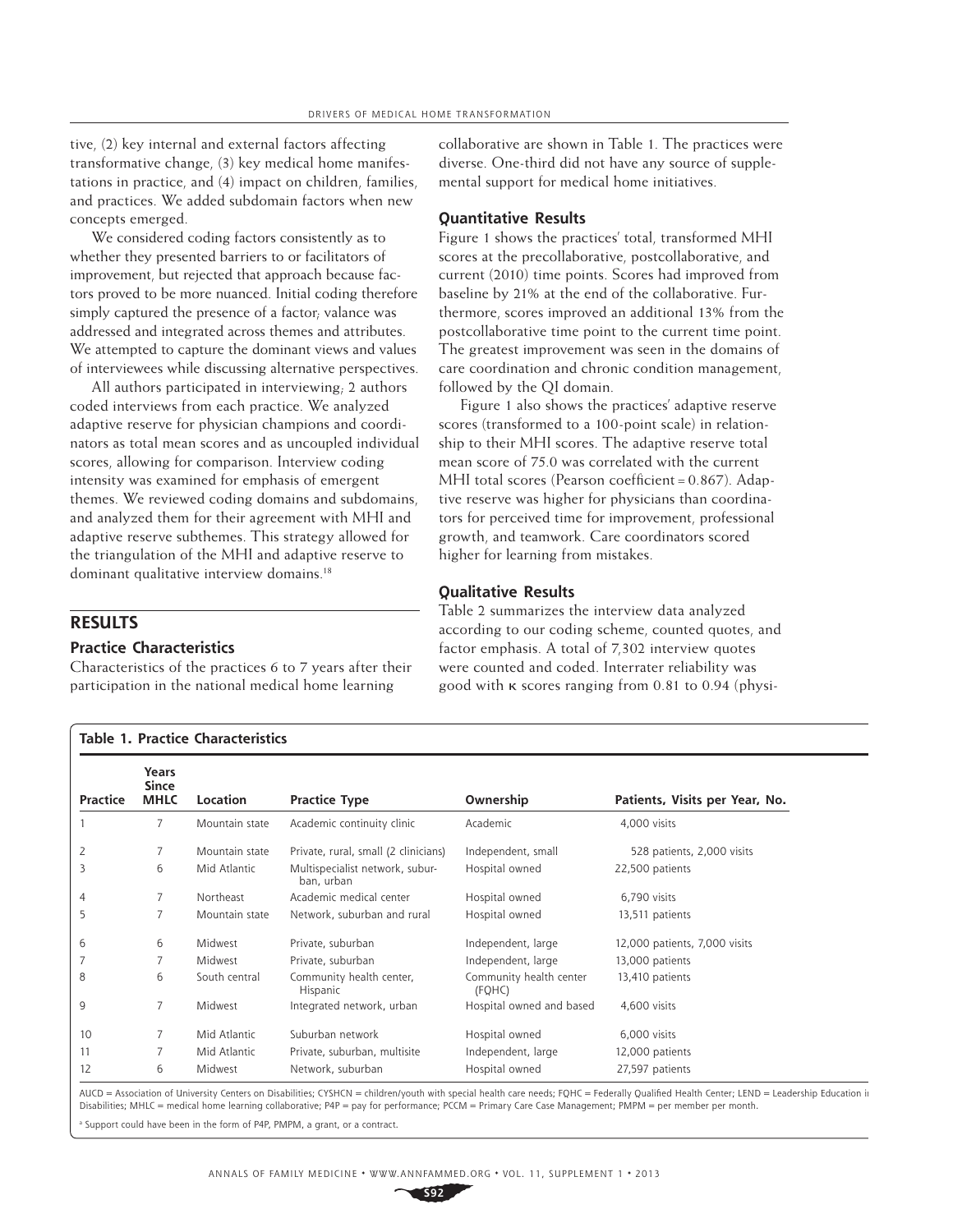cian champions), 0.81 to 0.95 (care coordinators), and  $0.88$  to  $0.96$  (parent partners). The thematic findings are described below, with some examples of comments by interviewees.

#### **Quality Improvement**

Physicians benefited from peer-based learning, identifying the learning collaborative as "what got them started" using an ongoing QI process. Eleven of 12 practices developed formalized QI team processes including active parent partner participation. All expressed the need for standards and structures to guide their improvement efforts, and time for reflection and planning. They viewed their QI processes as crucial, but indicated that substantial personal time and working on multiple fronts were required to make headway.

I think medical home is a process. I don't think it's an endpoint, it's constantly evolving; if you get one thing going, there's always something else you can improve upon. QI should be a way of practice life (physician champion, practice 6).

#### **Family-Centered Care**

Family-centered care was a theme supported by all 3 primary data sources. The MHI specifically inquires about staff understanding and applying family-centered concepts; 75% responded that they had "full knowledge and regularly applied family-centered concepts."

Adaptive reserve does not address family centeredness, but we added a relevant statement to the questionnaire: "Youth/family involvement in planning and

| <b>Registry</b><br>of Number<br>of CYSHCN | <b>Practice-Based</b><br><b>Care Coordinator</b><br>Role | Supplemental Medical<br>Home Support <sup>a</sup>  |
|-------------------------------------------|----------------------------------------------------------|----------------------------------------------------|
| No                                        | Yes                                                      | Coordination grant from<br>medical school          |
| Yes                                       | No.                                                      | No extra support                                   |
| Yes                                       | Yes                                                      | No extra support                                   |
| Yes                                       | Yes.                                                     | Limited Medicaid PCCM                              |
| Yes                                       | Yes                                                      | Small AUCD/LEND contract<br>for care coordination  |
| Yes                                       | Yes                                                      | No extra support                                   |
| Yes                                       | Yes                                                      | No extra support                                   |
| Yes                                       | Yes                                                      | Medicaid \$3-\$5 PMPM to<br>"keep population well" |
| Yes                                       | Yes.                                                     | Medicaid payment for 300<br>complex patients       |
| Yes                                       | Yes.                                                     | Small PMPM                                         |
| Yes                                       | Yes                                                      | Health plan P4P                                    |
| Yes                                       | Yes                                                      | PMPM for complex patients                          |

n Neurodevelopmental & Related

quality improvement is routinely valued and practiced here." The mean score for this statement was 80%, reflecting strong agreement. Interview data supported how practice teams valued parent partner participation.

Parent partners told their stories, expressed goals and needs, suggested changes, and shared community resources; all benefited. Physician champions found this parental involvement motivating but acknowledged that the recruitment, orientation, and engagement of parent partners were difficult. Most parent partners still used the practice for care and helped with QI efforts. One example shows how parents contributed to team learning:

There was that independence piece for my daughter. She's going to have to do this all her life. So we talked with our medical home team. We needed to work on her independence, starting with checking herself in for appointments. I helped with the training, and the front desk was very good about letting her act for herself at future visits (parent partner, practice 6).

#### **Team-Based Care**

Team-based care is a concept integrated across the MHI; higher scores reflect stronger team qualities. The adaptive reserve mean score of 75% suggests a high level of team-based communication/collaboration, representing a combined ability to make, tolerate, and sustain change. Teamwork and attitude were emphasized in interviews as energizing and critical to quality. Interviewees described the spread of teamwork across clinicians and staff.

It starts as the family walks off that elevator. Everybody patients and staff—understand that this is a medical home. Teamwork really drives the whole concept; everyone is involved from every level (care coordinator, practice 4).

I have a partner in the complex care of my child, the team here, they have our backs (parent partner, practice 9).

#### **Care Coordination**

For the 6 MHI indicators in the care coordination domain, mean scores nearly doubled from before the collaboration (3.82) to after the collaboration (6.39), demonstrating an improvement. Adaptive reserve scores reflect the combined achievement of clinicians and coordinators. Almost one-half of coded domains and subdomains, or 3,429 of them, were related to coordination; 59% of these domains/subdomains were associated with team-based, planned, coordinated care. Care plans developed in partnership with families were attributed with outcomes including safety, reliability, and reduced wastefulness.

At the onset of the collaborative, none of the 12 practices had a coordinator position; by 2011, all but

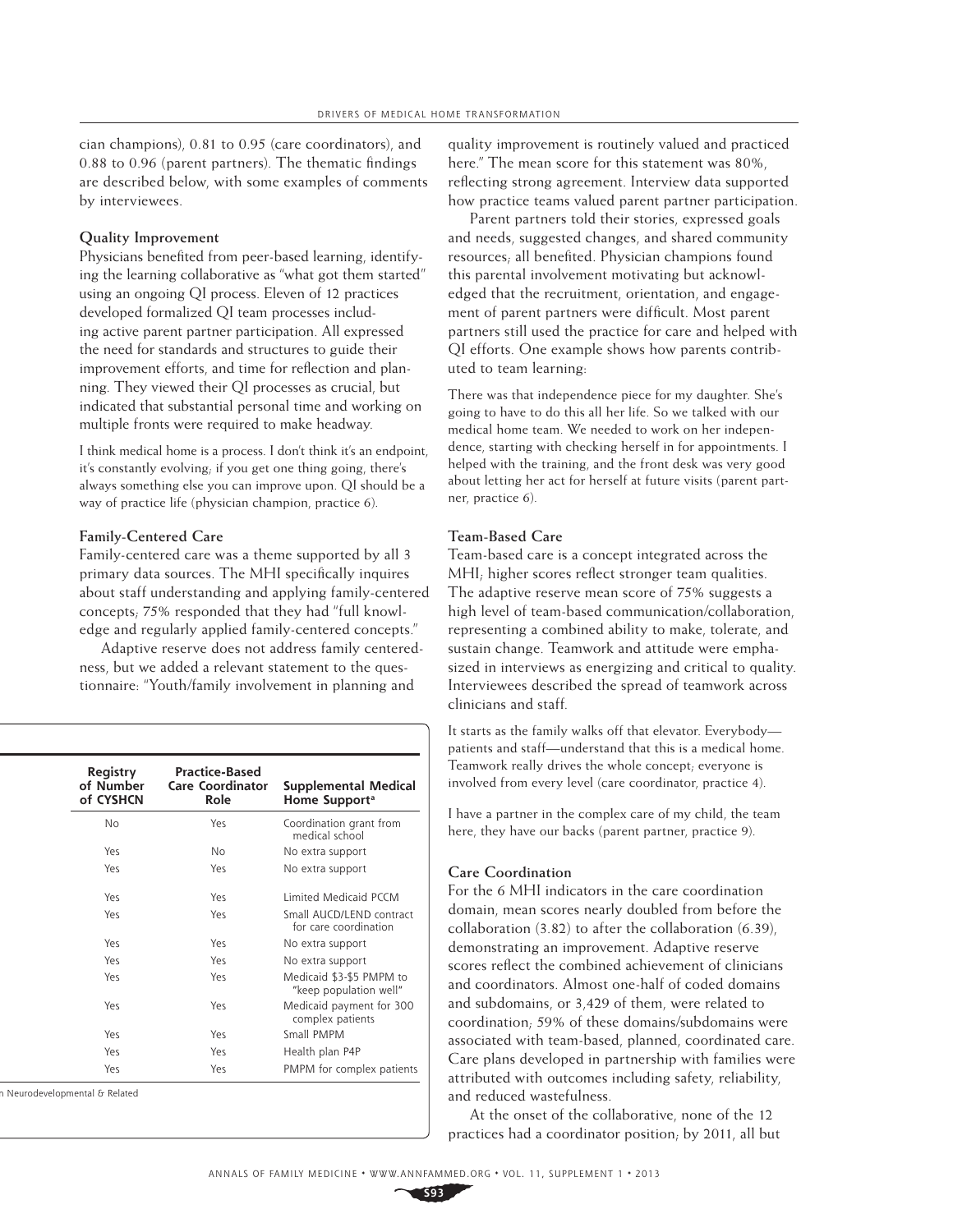

 $MH = Medical Home Index: MHIC = Medical Home Learning Collaborative.$ 

Note: Total MHI scores are expressed as a percentage of a maximum of 100; higher values indicate greater levels of "homeness." Adaptive reserve scores are expressed on a 100-point scale, with higher scores indicating greater reserve. The MHI and adaptive reserve scores were correlated (Pearson coefficient = 0.867).

the smallest practice supported this position within their budget, with external grant funding, or both. Adding the role of care coordinator increased capacity to be proactive, support families, and reach out to communities. Physicians said they would "not go back" to their previous care model.

Coordination of care, using care plans, is amazingly effective. We have a well-child visit and create a care plan; then 6 months later hold a chronic care visit, it's like the problems melt away; unplanned hospitalizations tend to go away (physician champion, practice 12).

We saved that family unnecessary visits and tests—that was a result of having a coordinator to help right the ship a little bit (physician champion, practice 4).

Care coordination support is so helpful; it is all I would do. Our family has benefited, I can be a parent (parent partner, practice 2).

#### **Care Quality and Satisfaction**

Parents whose children live with chronic conditions described having a "second home" and "trusting relationship" with their care team. Inclusion as "partners" demonstrated professional respect of the parent viewpoint and of their major role in their child's life. As one noted, "This practice is my lifeline" (parent partner, practice 7).

Practices reported important care improvements tailored to complex patients, but also described how their efforts stretched to improve preventive and acute care for all children/youth.

I would have told you in the beginning that the medical home was coordination for kids with special needs; making a smooth transition from medical home to specialist; making sure they have medical information when hospitalized; receiving follow-up care. But a medical home is ensuring children who need well-child checks, good access to care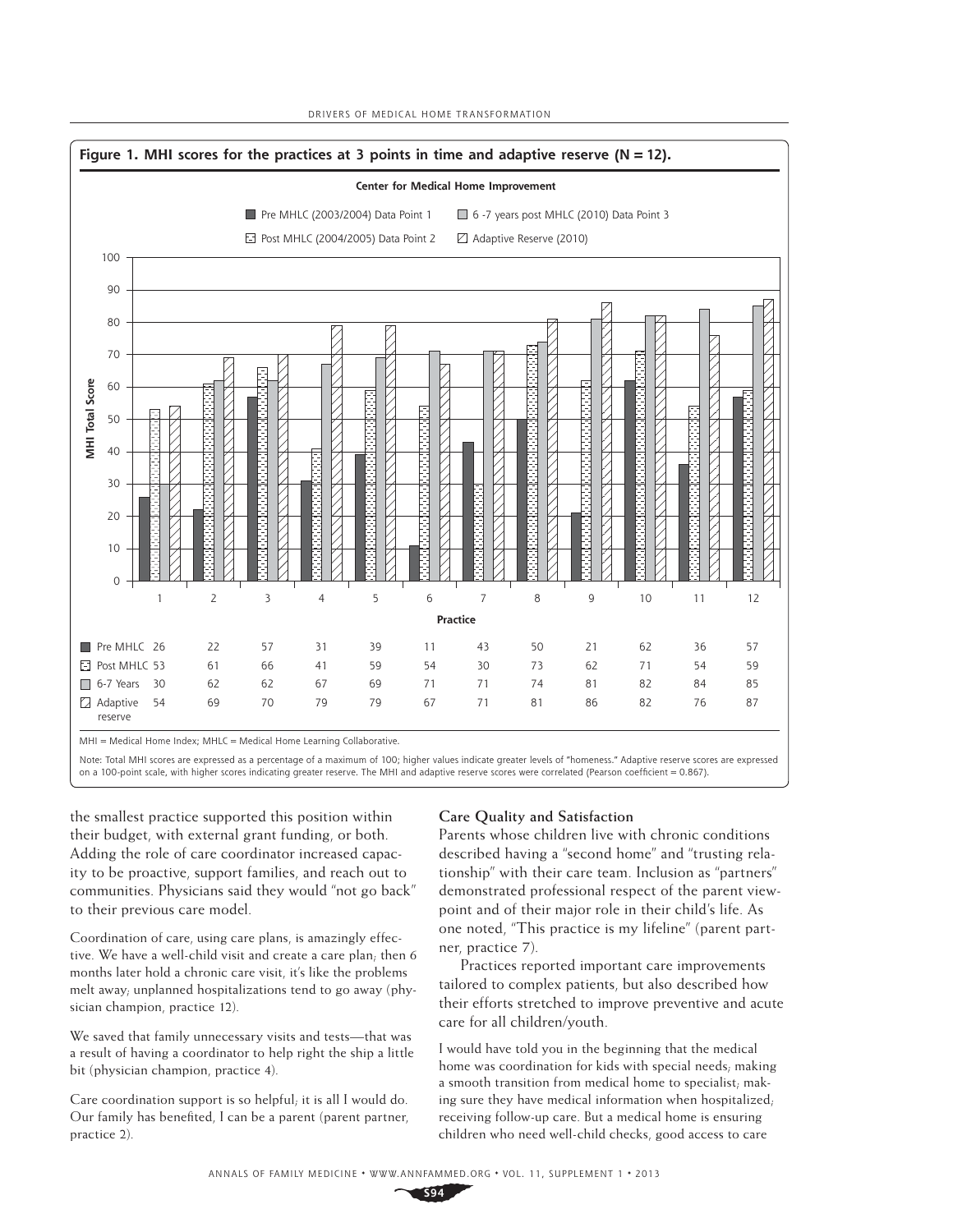| Domain and Subdomain: Items Coded,<br>No. (%) <sup>a</sup>                                            | Subdomain<br>Coding<br>Density | Subdomain Item                                                                   | <b>Essential Medical</b><br>Home Attribute(s)<br>Supported <sup>b</sup> |
|-------------------------------------------------------------------------------------------------------|--------------------------------|----------------------------------------------------------------------------------|-------------------------------------------------------------------------|
| Medical Home Learning Collaborative; 223 (3)                                                          |                                |                                                                                  |                                                                         |
| In what way was the Medical Home Learning Collab-                                                     | 57                             | Provided information/tools/measures                                              | QI                                                                      |
| orative helpful? <sup>c</sup>                                                                         | 47                             | Family participation built in                                                    | FCC                                                                     |
|                                                                                                       | 47                             | Provided structure and standards for the<br>transformation effort                | QI                                                                      |
| Drivers/barriers for practice transformation <sup>d</sup> ; 2,850 (39)                                |                                |                                                                                  |                                                                         |
| Key internal/external factors that help/hurt a practice                                               | 516                            | Ability to be reimbursed                                                         |                                                                         |
| transform to a medical home?                                                                          | 352                            | Leadership                                                                       | QI                                                                      |
|                                                                                                       | 324                            | Patient collaboration/encouragement                                              | <b>FCC</b>                                                              |
|                                                                                                       | 268                            | Practice environment/extended environ-<br>ment (eg, hospital linked to practice) |                                                                         |
|                                                                                                       | 244                            | Staff capacity                                                                   | <b>TBC</b>                                                              |
|                                                                                                       | 208                            | An electronic health record                                                      | $\equiv$                                                                |
|                                                                                                       | 143                            | Gained time for innovation and reflection                                        | OI, TBC                                                                 |
| Medical home characteristics <sup>e</sup> ; 3,429 (47)                                                |                                |                                                                                  |                                                                         |
| What are the important (characteristics) features/<br>factors of the medical home model in this site? | 681                            | Care coordination/planned coordinated<br>care                                    | CC                                                                      |
|                                                                                                       | 663                            | Family-friendly materials and actions;<br>family participation                   | FCC                                                                     |
|                                                                                                       | 422                            | Teamwork, attitude                                                               | <b>TBC</b>                                                              |
|                                                                                                       | 252                            | Care plan                                                                        | CC. FCC                                                                 |
|                                                                                                       | 247                            | Community engagement and resources                                               | CC. FCC                                                                 |
|                                                                                                       | 232                            | Focus on children with special health care<br>needs as population                | QI                                                                      |
|                                                                                                       | 226                            | Access and communication about access                                            | CC, FCC                                                                 |
| Key outcomes of becoming a medical home <sup>f</sup> ; 800 (11)                                       |                                |                                                                                  |                                                                         |
| Medical home outcomes/impact on staff and                                                             | 338                            | Patient satisfaction                                                             |                                                                         |
| patients/families?                                                                                    | 267                            | Quality of care                                                                  | FCC/CC                                                                  |
|                                                                                                       | 182                            | Clinician/staff satisfaction                                                     |                                                                         |

Out of 7,302 total items.

b Items aligned with attributes are labeled as follows: quality improvement (QI), family-centered care (FCC), team-based care (TBC), and care coordination (CC). Top 3 of 6 subdomains with the highest coding density are shown.

<sup>d</sup> Top 7 of 25 subdomains are shown.

e Top 7 of 16 subdomains are shown.

f Top 3 of 5 highest-density items are shown.

coordination, and direct access to the team, have these. My eyes have been opened (physician champion, practice 10).

Clinicians and coordinators described an enhanced sense of professional satisfaction. The pediatric medical home became a special niche and more gratifying career path for them.

I love what I do, in part because of the medical home; I have more time with my patients; I earn less, but am happier (physician champion, practice 10).

It makes my life rich working with these kids; the medical home provides an innovative area of interest for me, a challenge; no condition scares me anymore—this is my new frontier (physician champion, practice 11).

Alternatively, supports for pediatric improvement were described as minimal and QI was described as

strenuous. Physicians worried about inequitable levels of risk exposure as a consequence of caring for complex patients. They were disturbed about sustaining their mission while coping with practice standards demanding an unsupported level of quality.<sup>2,19</sup> There was concern that the pediatric medical home was being left behind in the midst of initiatives focused on cost savings for chronically ill adults.<sup>20-22</sup> Operationally, medical home activities could be overwhelming and required the personal time of many nights and weekends.

Professional standards call us to meet quality indicators not supported by the payment system (physician champion, practice 4).

Leadership here is a volunteer activity (physician champion, practice 11).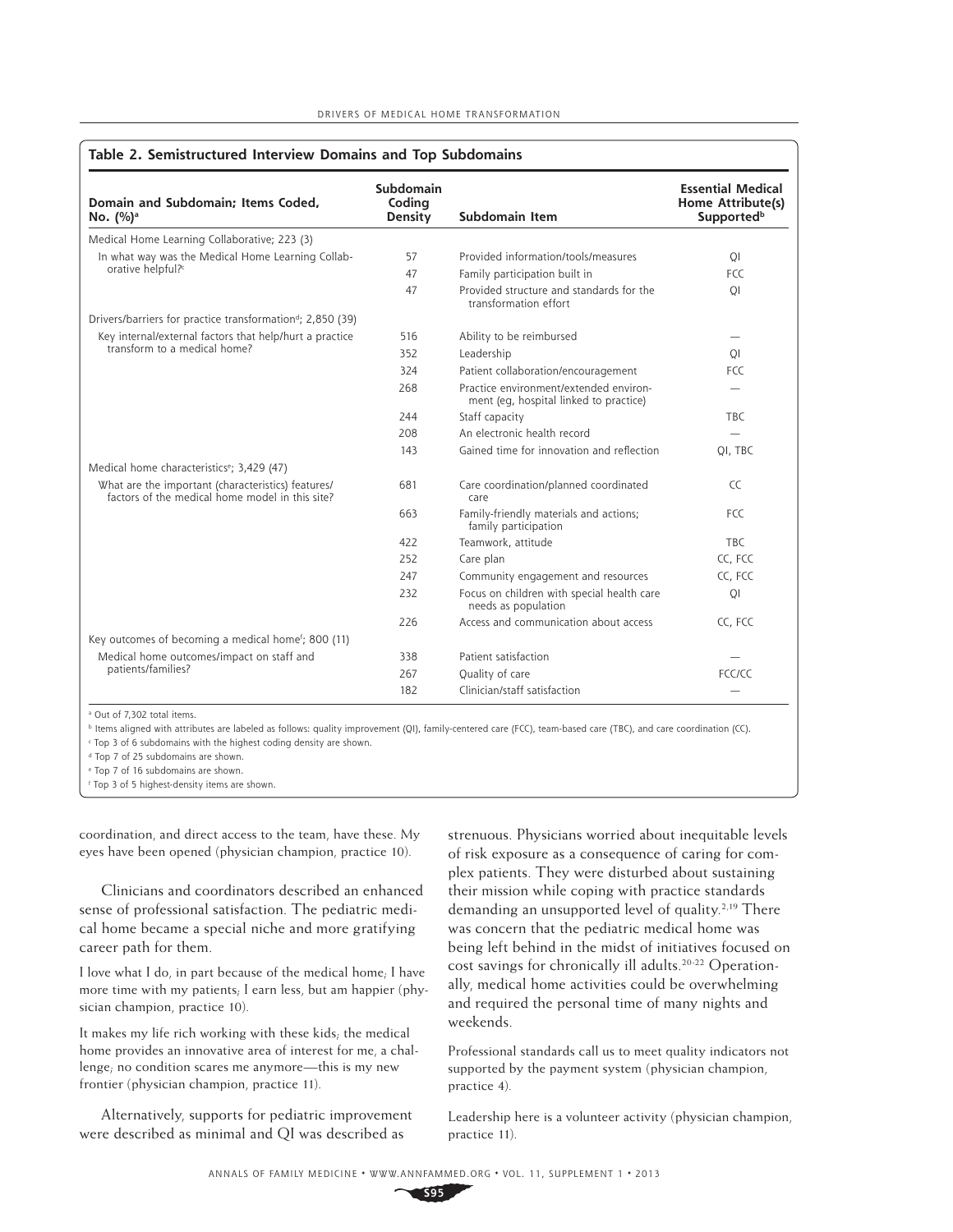#### **Table 3. Primary Data Sources Analyzed Across Essential Medical Home Attributes**

| <b>Essential Medical</b>     | <b>Primary Data Source</b>                                                                                                                                                  |                                                                                                       |                                                                                                                                                                  |  |  |
|------------------------------|-----------------------------------------------------------------------------------------------------------------------------------------------------------------------------|-------------------------------------------------------------------------------------------------------|------------------------------------------------------------------------------------------------------------------------------------------------------------------|--|--|
| <b>Home Attribute</b>        | <b>MHI</b> <sup>a</sup>                                                                                                                                                     | Clinician Staff Questionnaire <sup>b</sup>                                                            | <b>Semistructured Interviews</b>                                                                                                                                 |  |  |
| Continuous QI                | MHI domain of QI was most improved<br>theme between precollaborative time<br>point (3.16) and current time point (5.79)                                                     | AR mean score was 0.75; of<br>23 AR items, 12 relate to QI<br>functions                               | Interviews emphasized QI as ongo-<br>ing and enduring (rather than<br>rapid, time-limited transformation)                                                        |  |  |
| <b>FCC</b>                   | MHI question about "practice knowledge<br>and application" of FCC principles; 100%<br>of cohort knowledgeable and sometimes<br>(25%) or regularly (75%) apply FCC           | Mean score for CMHI question<br>on practice team "value of<br>family engagement" was 0.80             | Interviews emphasized value of fam-<br>ily involvement in the MHLC; this<br>emphasis continues today; practice<br>actions and materials emphasized<br><b>FCC</b> |  |  |
| Team-based care/<br>teamwork | MHI scores converted to a 100-point scale<br>improved overall between precollabora-<br>tive and current time points (34%); con-<br>cept of "team" integrated across the MHI | AR mean score was 0.75; AR<br>is a measure of the team's<br>ability to make and sustain<br>changes    | Interviews highly emphasized team-<br>work and team attitude                                                                                                     |  |  |
| CC (team-based CC)           | MHI domain of CC improved between<br>precollaborative time point (3.82) and<br>current time point (6.39)                                                                    | AR mean score was 0.75; com-<br>bines and averages lead PCP<br>and CC scores (as key team<br>members) | Interviews of highest emphasis<br>included quotes referencing CC,<br>teamwork, and attitude (of 47%<br>characteristic quotes 50% address)                        |  |  |

AR = adaptive reserve; CC = care coordination; CMHI = Center for Medical Home Improvement; FCC = family-centered care; MHI = Medical Home Index; MHLC = medical home learning collaborative;  $PCP =$  primary care provider;  $QI =$  quality improvement.

a MHI scale ranged from 1 to 8. Total MHI scores are expressed as a percentage of a maximum of 100.

b AR scores were transformed to a 100-point scale to allow comparison with MHI scores. AR scale ranged from 0.0 to 1.0.

#### **Triangulated Results**

Table 3 shows results of the triangulation of the MHI and adaptive reserve to the dominant qualitative interview domains.

## **DISCUSSION**

Data from this study suggest several important points relevant to factors that enable transformation, including 4 essential medical home attributes: (1) a culture of QI, (2) the delivery of family-centered care, (3) the value of team-based care, and (4) a focus on care coordination.14-16,23-25 Care quality and satisfaction were also evident.

Rapid medical home transformation, leading to a point-in-time metamorphosis, did not resonate with physician champions, parent partners, or care coordinators. Rather, a vigilant, ongoing process of familycentered QI resulting in continued transformation did resonate. The original learning collaborative was credited with initiating change but not completing it. Ongoing QI, family participation, teamwork, and care coordination were articulated and supported as necessary pediatric medical home attributes. Delivering care within a family-centered medical home proved highly satisfying to physicians and coordinators. As efforts expanded, professional gratification and staff resilience appeared linked. Family satisfaction was evident in interviews and surveys, contrasting with neutral findings in other demonstration evaluations.<sup>26</sup>

Today the medical home is promoted in pediatrics as a standard of quality care for *all* children. Our results reflect this shift. A former perspective of "our

medical home children with special health care needs" is shifting to "our medical home system of care for *all*  children and youth."

Care coordination was described as "probing, intense, detective work" helping families navigate the health care system. Lack of payment for care coordination was troubling and on each physician champion's mind.

Our results are similar in some respects to those of the Medical Home National Demonstration Project<sup>27</sup> but more limited in resources and scope. Participants in that project described the importance of adaptive reserve, motivated team members, and positive impacts of facilitation on practice change.<sup>28,29</sup> Ongoing facilitation was not available to our 12 teams. Both studies show almost identical levels of adaptive reserve.<sup>28</sup> Alignment with medical home characteristics, variation of model element implementation, and evolving shifts of personal thinking about quality are similar.13 Larger system and policy supports for primary care are commonly stressed needs.

#### **Limitations**

Several factors must be considered when interpreting these results. Two of the authors (J.W.M., W.C.C.), as developers of the MHI and faculty members for the original learning collaboratives, may have introduced bias. The engagement of neutral researchers (J.V.C., A.A.B., and K.K.) in all aspects of study design may have mitigated this bias to some degree. The selection of high-performing practices allowed a focus on positive attributes associated with successful transformation. Information gleaned by studying less successful

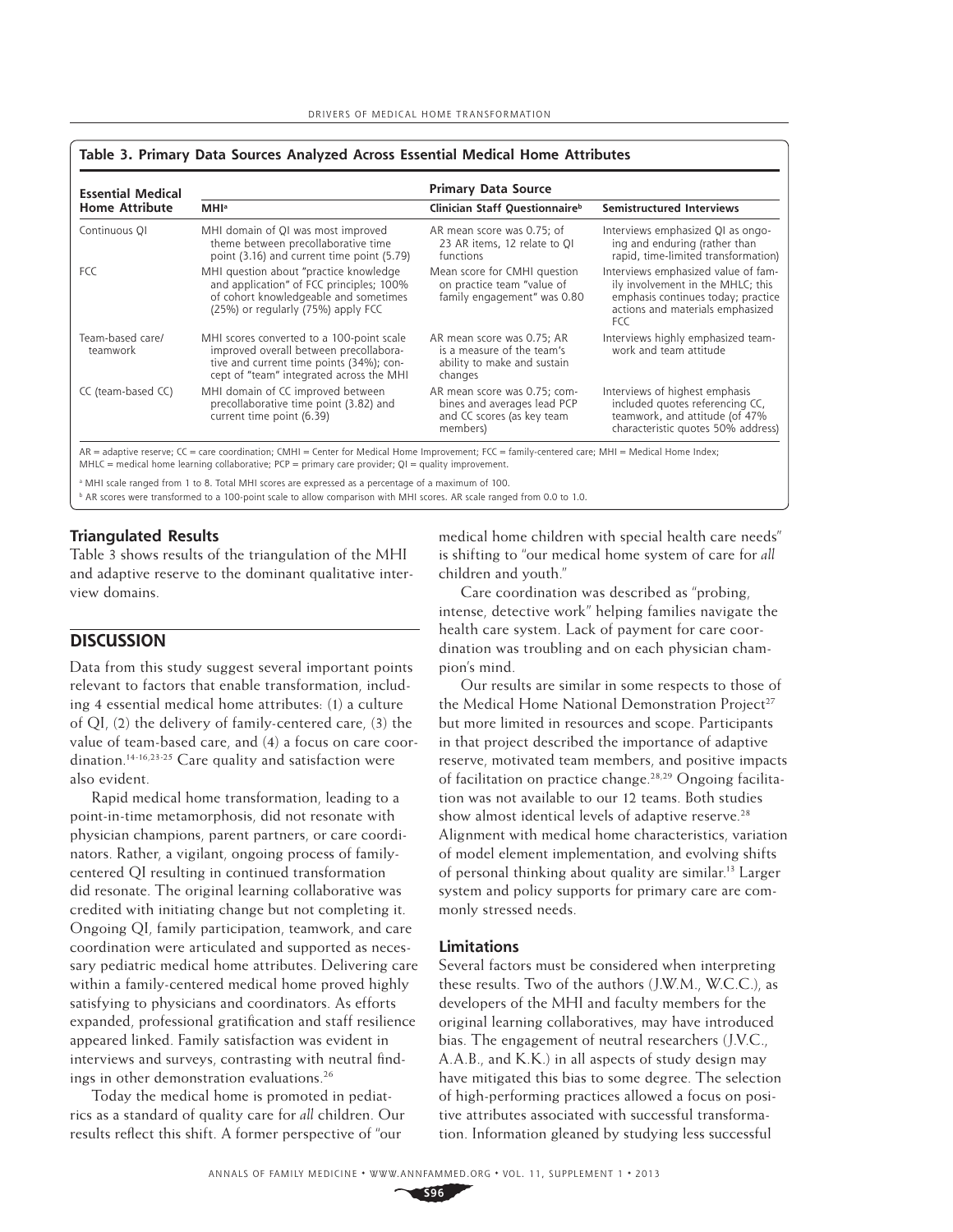practices may have augmented our factors and allowed for comparison; such a study would be an important next step.

The practices we studied had multitalented teams and strong parent partners providing lessons perhaps not generalizable to practices nationally. Interviews targeted only the physician champion and care coordinator as informants, possibly limiting reports.

Finally, contextual factors undoubtedly influenced the study results and may affect the ability to transport the findings to other settings. These factors are summarized in the Supplemental Appendix (avail-

able online at http://annfammed.org/content/11/ Suppl\_1/S90/suppl/DC1).

#### **Implications**

लेण

Our findings suggest that efforts to build and cultivate the pediatric medical home will benefit all children, their families, and clinicians alike, while enhancing care quality. Despite the above limitations and a potential need for broader study including more practices and staff, we feel ours is an important initial effort to identify critical transformative factors within pediatric primary care. Our results suggest that successful improvement toward the pediatric medical home model will require (1) QI supports with capabilities to drive change, (2) skill development to engage families as care and improvement partners, (3) competencies to ensure effective team-based, comprehensive care, (4) care coordination functionalities, and (5) payment aligned with the delivery of high-quality care.

#### **To read or post commentaries in response to this article, see it online at http://www.annfammed.org/content/11/Suppl\_1/S90.**

**Key words:** change, organizational; children with special health care needs; disabled children; medical home; practice-based research; primary care; transformation

Submitted June 21, 2012; submitted, revised, January 25, 2013; accepted February 8, 2013.

**Funding support:** This work was supported by Agency for Healthcare Research and Quality (AHRQ) grant R18HS019157-01 and in part by the US Maternal and Child Health Bureau (USMCHB), Division for Children with Special Health Care Needs (CSHCN). The medical home learning collaborative described herein was funded under a cooperative agreement with the USMCHB CSHCN. Participation of each practice team was supported by their state Title V Program dedicated to the care of CSHCN. Additional funding support included NIMH grant K23MH083885 and NIMH grant R25MH080916.

**Disclaimer:** The authors of this article are responsible for its content. Statements in this presentation should not be construed as endorsements by the AHRQ or the US Department of Health and Human Services.

**Acknowledgments:** We would like to acknowledge the leadership, advice, guidance, and ongoing communication and coordination of the following 12 pediatric medical home practices: Saint Mary's Hospital – Children's Health Center, Waterbury, Connecticut; North Arlington Pediatrics, Illinois; Henry Ford Pediatrics, Detroit, Michigan; St Cloud CentraCare (Pediatrics), St Cloud, Minnesota; Chapel Hill Pediatrics and Adolescents, North Carolina; Prime Care Pediatrics, Zanesville, Ohio; Children's Hospital of Philadelphia Care Network, High Point, Pennsylvania; Lancaster General Health, Roseville Pediatrics, Pennsylvania; Su Clinica Familiar, Texas; Dr Robert Terashima's Practice, W Jordan, Utah; Pediatric Clinic at the University of Utah; and Intermountain Health Care/Budge Clinic/Pediatrics/Logan, Utah, as well as our study team members: Michelle Esquivel, MPH; Charles Homer, MD; Jennifer Lail, MD; Marilyn Peitso, MD; Sylvia Pelletier; Renee Turchi, MD; Vera Tait, MD; Robert S. Woodward, PhD, CMHI; and staff Lori Keehl Markowitz, BSN, and Leah Reed.

#### **References**

- 1. US Department of Health and Human Services. Health Resources and Services Administration (HRSA). Maternal and Child Health Bureau. Achieving & Measuring Success: A National Agenda for Children with Special Health Care Needs. Rockville, MD: HRSA; 2005. http:// www.mchb.hrsa.gov/programs/specialneeds/achievingsuccess.html. Accessed June 1, 2012.
- 2. American Academy of Pediatrics Medical Home Program Advisory Committee. 2002 Policy Statement: The Medical Home. Pediatrics. 2002;113(5):1545-1547.
- 3. Devers K. The State of Quality Improvement Science in Health: What Do We Know About How to Provide Better Care? Washington, DC: Robert Wood Johnson Foundation Urban Institute; 2011. http:// www.urban.org/uploadedpdf/412454-State-of-Quality-Improvement-Science-in-Health.pdf. Accessed June 1, 2012.
- 4. Langley G, Nolan K, Nolan T, Norman L, Provost L. The Improvement Guide: A Practical Approach to Enhancing Organizational Performance. San Francisco, CA: Jossey-Bass; 1996.
- 5. Cooley WC, McAllister JW, Sherrieb K, Clark RE. The Medical Home Index: development and validation of a new practice-level measure of implementation of the Medical Home model. Ambul Pediatr. 2003;3(4):173-180.
- 6. Wagner EHAB, Austin BT, Davis C, Hindmarsh M, Schaefer J, Bonomi A. Improving chronic illness care: translating evidence into action. Health Aff (Millwood). 2001;20(6):64-78.
- 7. Homer CJ, Cooley WC, Kohrt A, Allen D, Gatto M. Using learning collaboratives to implement medical home in primary care. Paper presented at: CATCH and Medical Home National Conference; July 2004; Chicago, IL.
- 8. Bradley EH, Curry LA, Ramanadhan S, Rowe L, Nembhard IM, Krumholz HM. Research in action: using positive deviance to improve quality of health care. Implement Sci. 2009;4(25):25.
- 9. Agency for Healthcare Research and Quality. The CAHPS Database, Health Plans, 2011. Child Medicaid 4.0. Agency for Healthcare Research and Quality. 2011. http://www.cahps.ahrq.gov/CAHPSIDB/ Public/Topscores.aspx. Accessed Mar 31, 2012.
- 10. Centers for Disease Control and Prevention. Vital signs: asthma prevalence, disease characteristics, and self-management education. MMWR Morb Mortal Wkly Rep. 2011;60(17):547-52. http://www.cdc. gov/mmwr/preview/mmwrhtml/mm6017a4.htm.
- 11. Perrin EM, Flower KB, Ammerman AS. Body mass index charts: useful yet underused. J Pediatr. 2004;144(4):455-460.
- 12. Bethell C, Reuland C, Schor E, Abrahms M, Halfon N. Rates of parent-centered developmental screening: disparities and links to services access. Pediatrics. 2011;128(1):146-155.
- 13. Jaén CR, Crabtree BF, Palmer RF, et al. Methods for evaluating practice change toward a patient-centered medical home. Ann Fam Med. 2010;8(Suppl 1):S9-S20, S92.